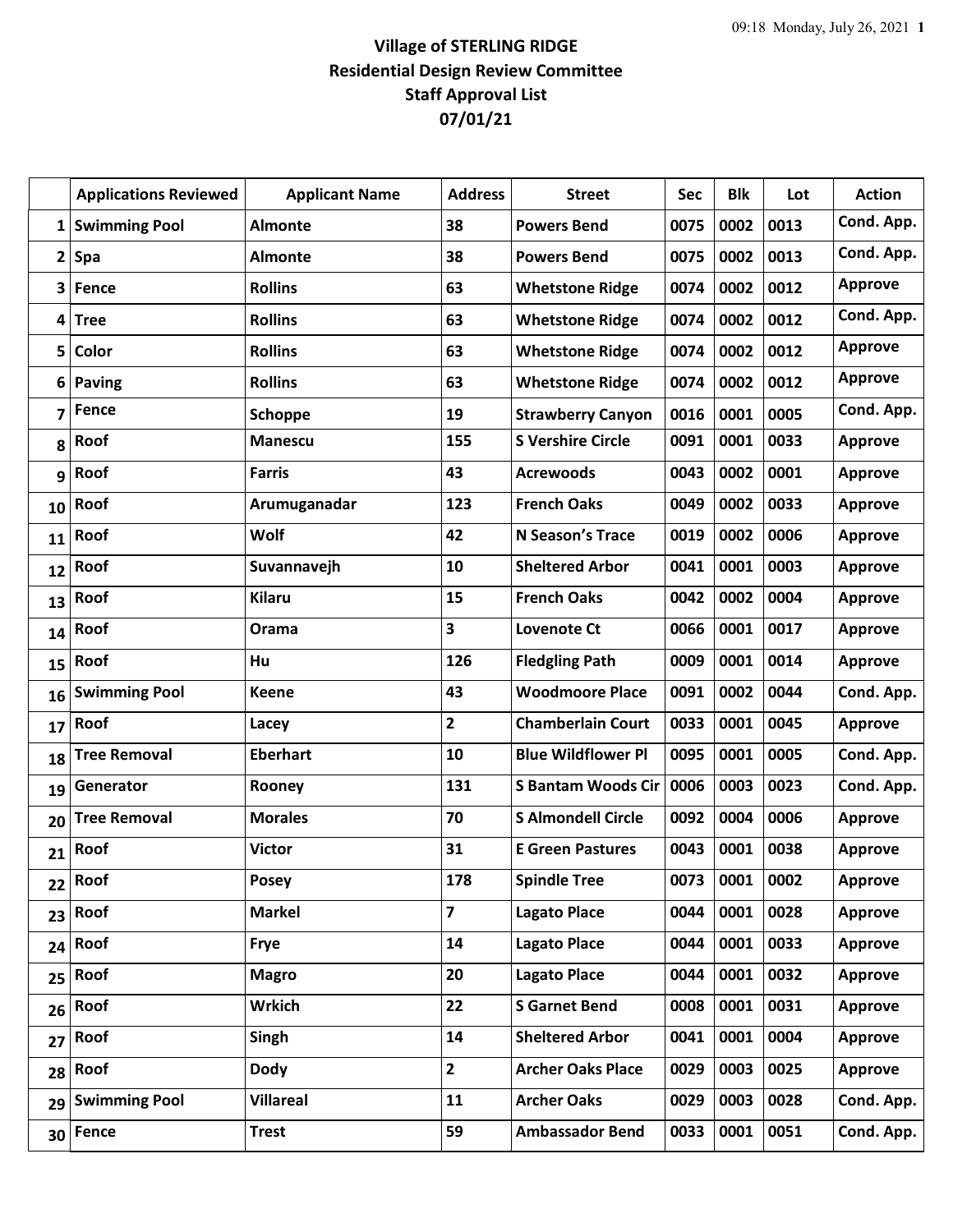## **Village of STERLING RIDGE Residential Design Review Committee Staff Approval List 07/01/21**

| 31 | <b>Color Change</b>     | <b>Chalily</b>         | 6              | <b>Chamberlain Court</b>     | 0033 | 0001 | 0044 | <b>Approve</b> |
|----|-------------------------|------------------------|----------------|------------------------------|------|------|------|----------------|
| 32 | <b>Tree Removal</b>     | Lombardo               | 44             | <b>Acrewoods Place</b>       | 0043 | 0002 | 0002 | <b>Approve</b> |
| 33 | <b>Garage Door</b>      | <b>Bergstorm</b>       | 94             | <b>Player Oaks Place</b>     | 0072 | 0001 | 0009 | <b>Approve</b> |
| 34 | Fence                   | Christensen            | 62             | <b>Wintress Drive</b>        | 0080 | 0002 | 0007 | Cond. App.     |
| 35 | <b>Patio Cover</b>      | Subramanian            | 35             | <b>W Spindle Tree Cir</b>    | 0086 | 0002 | 0003 | Cond. App.     |
| 36 | Fence                   | <b>Bunnell</b>         | 66             | <b>Wintress Drive</b>        | 0080 | 0002 | 0008 | <b>Approve</b> |
| 37 | <b>Storage Shed</b>     | <b>Flores/Guerrero</b> | 79             | <b>Dulcet Hollow Cir</b>     | 0007 | 0002 | 0001 | Cond. App.     |
| 38 | <b>Paving</b>           | Rocha                  | 86             | <b>French Oaks</b>           | 0049 | 0001 | 0021 | Cond. App.     |
| 39 | Fence                   | Klockgether            | 94             | <b>Queenscliff Circle</b>    | 0013 | 0001 | 0035 | <b>Approve</b> |
| 40 | <b>Tree Removal</b>     | Klockgether            | 94             | <b>Queenscliff Circle</b>    | 0013 | 0001 | 0035 | <b>Approve</b> |
| 41 | <b>Door Color</b>       | <b>Morris</b>          | 106            | <b>Player Oaks Pl</b>        | 0072 | 0001 | 0007 | <b>Approve</b> |
| 42 | Fence                   | Prica                  | 10             | <b>Gauntlet Drive</b>        | 0080 | 0002 | 0003 | Cond. App.     |
| 43 | <b>Solar Panels</b>     | Kocuipchyk             | 31             | <b>Bessdale Court</b>        | 0065 | 0001 | 0039 | Cond. App.     |
| 44 | Roof                    | Salooja                | 86             | <b>S Veilwood Drive</b>      | 0065 | 0001 | 0047 | <b>Approve</b> |
| 45 | Roof                    | <b>Burgos</b>          | 166            | <b>Vesper Bend Cir</b>       | 0030 | 0001 | 0012 | <b>Approve</b> |
| 46 | Roof                    | Vacha                  | 14             | <b>New Light</b>             | 0012 | 0002 | 0012 | <b>Approve</b> |
| 47 | Pergola                 | Lee                    | 94             | <b>Hearthshire Circle</b>    | 0099 | 0001 | 0023 | Cond. App.     |
| 48 | Pergola                 | O'Hart                 | 18             | <b>Pascale Creek</b>         | 0021 | 0001 | 0103 | Cond. App.     |
| 49 | <b>Interior Remodel</b> | Jean-Louis             | 30             | <b>Player Green</b>          | 0018 | 0006 | 0001 | Cond. App.     |
| 50 | Roof                    | Quinn                  | 63             | <b>S Terrace Mill Circle</b> | 0036 | 0002 | 0002 | <b>Approve</b> |
| 51 | <b>Swimming Pool</b>    | Sakthi                 | 55             | <b>S Terrace Mill Circle</b> | 0036 | 0002 | 0004 | Cond. App.     |
| 52 | Pergola                 | Sakthi                 | 55             | <b>S Terrace Mill Circle</b> | 0036 | 0002 | 0004 | Cond. App.     |
| 53 | Pergola                 | Rhame                  | 18             | <b>Pine Lodge Place</b>      | 0018 | 0001 | 0045 | Cond. App.     |
| 54 | <b>Summer Kitchen</b>   | Rhame                  | 18             | <b>Pine Lodge Place</b>      | 0018 | 0001 | 0045 | Cond. App.     |
| 55 | <b>Patio Cover</b>      | <b>Stephens</b>        | 67             | <b>Player Oaks Place</b>     | 0072 | 0002 | 0014 | Cond. App.     |
| 56 | <b>Summer Kitchen</b>   | <b>Stephens</b>        | 67             | <b>Player Oaks Place</b>     | 0072 | 0002 | 0014 | Cond. App.     |
| 57 | Roof                    | <b>Diaz</b>            | $\overline{2}$ | <b>Spruce Canyon</b>         | 0017 | 0001 | 0016 | <b>Approve</b> |
| 58 | <b>Color Change</b>     | Rueda                  | 142            | <b>Spindle Tree</b>          | 0073 | 0001 | 0011 | <b>Approve</b> |
| 59 | <b>Color Change</b>     | <b>Oakley</b>          | $\mathbf{2}$   | <b>Slate Path Drive</b>      | 0026 | 0001 | 0021 | <b>Approve</b> |
| 60 | Generator               | Ikharebhore            | $\mathbf{2}$   | <b>Almondell Court</b>       | 0092 | 0003 | 0003 | Cond. App.     |
| 61 | Generator               | <b>Gross</b>           | 7              | <b>Bantam Woods Cir</b>      | 0006 | 0003 | 0002 | Cond. App.     |